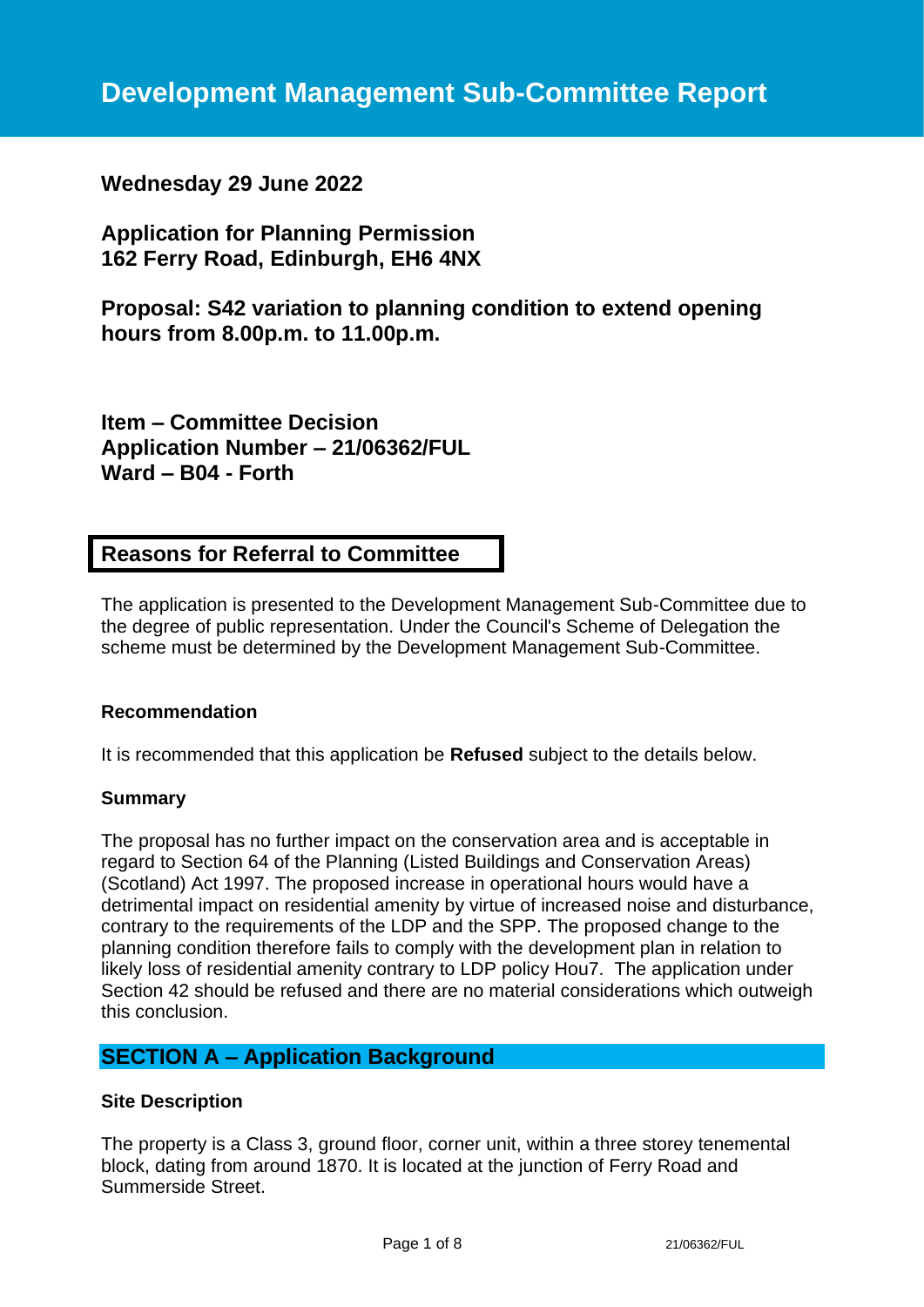It is within the Urban Area, as defined in the Edinburgh Local Development Plan, and within a defined Local Centre.

It is located within the Victoria Park Conservation Area.

## **Description Of The Proposal**

The application is made under Section 42 of the Town and Country Planning (Scotland) Act 1997 and seeks variation of a condition placed by the Local Review Body (LRB) in their approval of an application for Class 3 use (planning application reference 15/01077/FUL) limiting opening hours as 8am to 8pm to instead allow opening from 8am to 11pm.

### **Relevant Site History**

14/00511/FUL 162 Ferry Road Edinburgh EH6 4NX Alterations and change of use of existing shop to form coffee shop with take-away facility (in retrospect) Refused and Enforced 12 September 2014 15/01077/FUL 162 Ferry Road **Edinburgh** EH6 4NX

Alterations and change of use of existing shop to form coffee shop with take-away facility. Refused and Enforced 6 May 2015

20/05387/FUL 162 Ferry Road **Edinburgh** EH6 4NX The proposal is to vary the condition restricting opening hours of the cafe operation from 2000 up to 2300. Refused 23 February 2021

# **Other Relevant Site History**

No other relevant site history.

### **Pre-Application process**

There is no pre-application process history.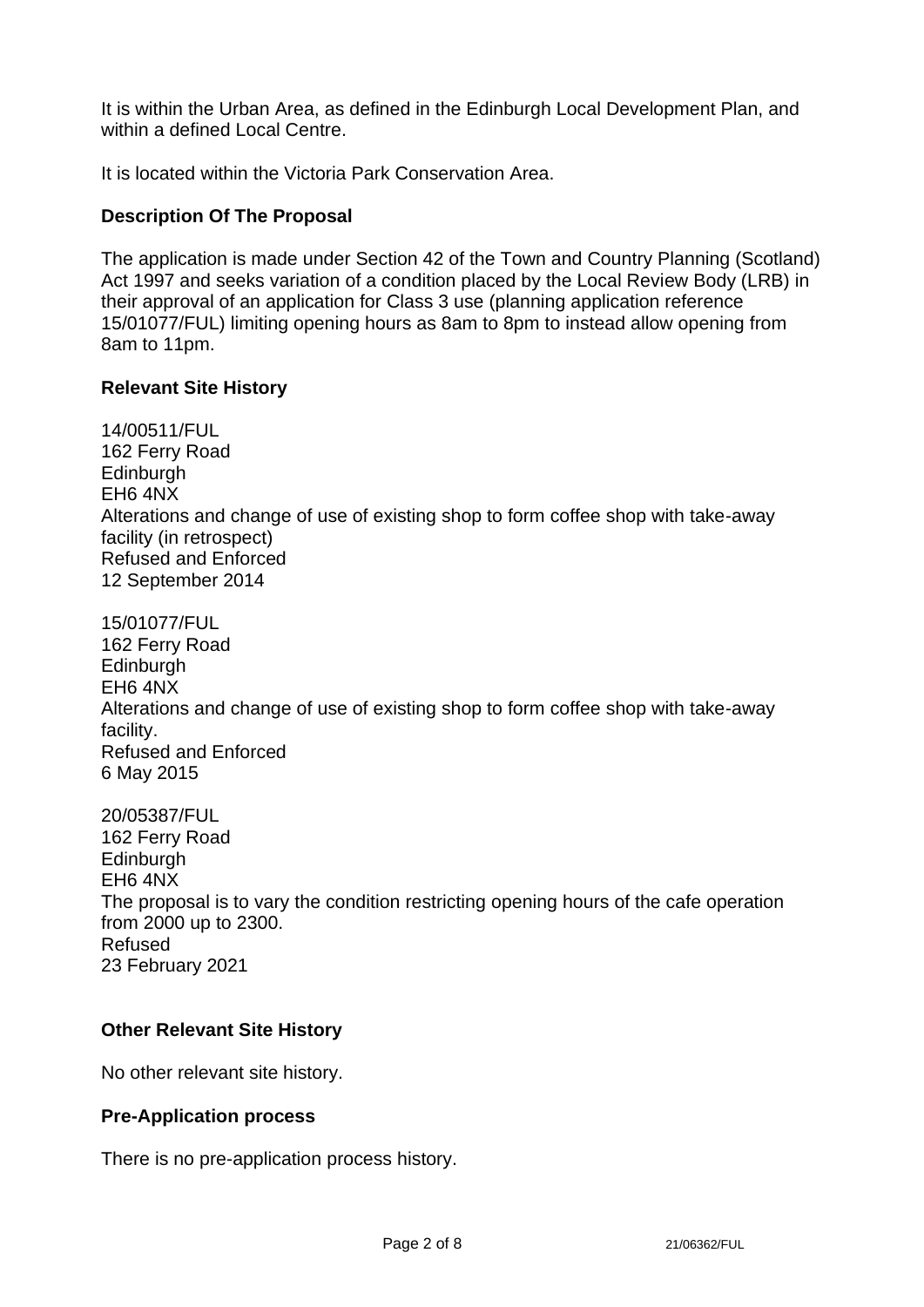# **Consultation Engagement**

Environmental Protection

Refer to Appendix 1 for a summary of the consultation response.

## **Publicity and Public Engagement**

**Date of Neighbour Notification:** 10 December 2021 **Date of Renotification of Neighbour Notification:** Not Applicable **Press Publication Date(s):** 17 December 2021; **Site Notices Date(s):** Not Applicable; **Number of Contributors: 462**

# **Section B - Assessment**

### **Determining Issues**

Due to the proposed development falling within a conservation area, this report will first consider the proposals in terms of Section 64 of the Planning (Listed Buildings and Conservation Areas) (Scotland) Act 1997:

- Is there a strong presumption against granting planning permission due to the development conflicting with the objective of preserving or enhancing the character or appearance of the conservation area?
- − If the strong presumption against granting planning permission is engaged, are there any significant public interest advantages of the development which can only be delivered at the scheme's proposed location that are sufficient to outweigh it?

Section 42 of the Town and Country Planning (Scotland) Act 1997 (the Act) relates to applications for planning permission for the development of land without complying with conditions subject to which a previous planning permission was granted.

On such an application the planning authority shall consider only the question of the conditions subject to which planning permission should be granted, and

- a) if they decide that planning permission should be granted subject to conditions differing from those subject to which the previous permission was granted, or that it should be granted unconditionally, they shall grant planning permission accordingly;
- b) if they decide that planning permission should be granted subject to the same conditions as those subject to which the previous permission was granted, they shall refuse the application.

If an application under Section 42 of the Act is granted it creates a new planning permission with a new default time period for implementation unless otherwise determined. Accordingly, the proposals also require to be determined under Sections 25, 37 and 59 of the Act.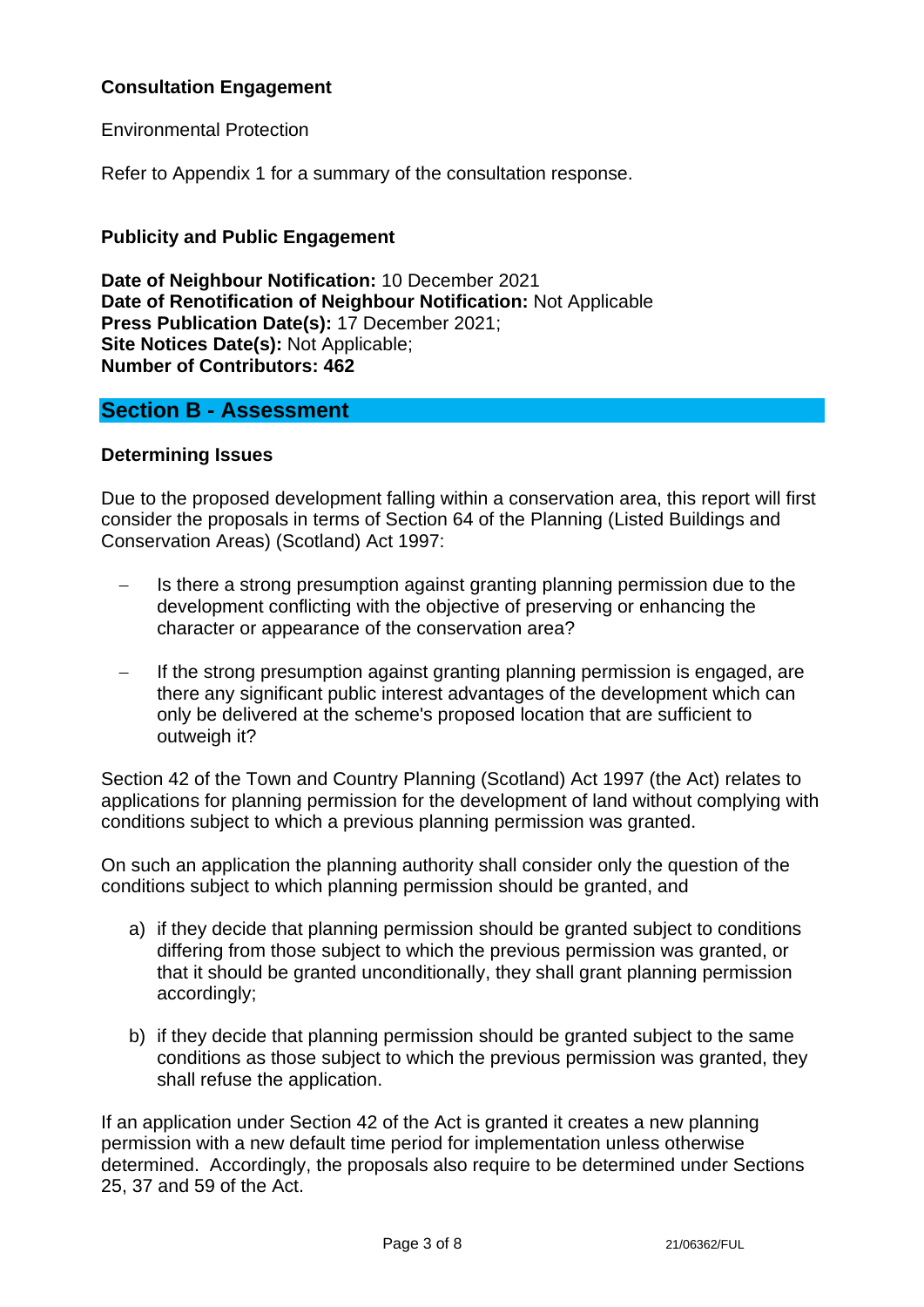Therefore, consideration shall be given to the proposed change to the condition and any other conditions attached, in particular whether:

- I. the proposed change to the condition would result in a development that is in accordance with the plan; or
- II. an alternative condition or conditions would result in a development that is in accordance with the plan; and
- III. there are any material considerations that outweigh the conclusions in respect of i) and ii) above.

## **Assessment**

To address these determining issues, it needs to be considered whether:

# **a) The proposals harm the character or appearance of the conservation area?**

The application has no external component and will have no impact on the character or appearance of the conservation area. The proposal is acceptable with regard to Section 64 of the Planning (Listed Buildings and Conservation Areas) (Scotland) Act 1997.

# **b) The proposals comply with the development plan?**

The development plan comprises the Edinburgh Local Development Plan (2016). The main policy identified in the determination of this application is Hou 7 - Inappropriate Uses in Residential Areas.

### Principle of Use

The property lies in an identified Local Shopping Centre - Ferry Road West. Policy Ret 9 - Alternative Use of Shop Units - Elsewhere in Defined Centres, applies.

Whilst the unit does represent one of four consecutive non-retail uses the change of use is already approved and established, no further assessment is required on the use.

### Impact on Residential Amenity

The previous application (planning reference 15/01077/FUL) was refused under delegated powers, but was approved following appeal to the Local Review Body. In this granting of planning permission in 2015 the Local Review Body stated that permission should be subject to a planning condition limiting opening hours to 8am until 8pm to protect residential amenity. This decision had regard to the recommendation for refusal by Environmental Assessment and the Head of Planning's report of handling

In this instance, the ambient noise levels are relatively high during the day due to traffic levels on Ferry Road. The existing permission has regard to the local circumstances and recognises that daytime background noise levels assist in masking noise and disturbance created by the use. However, after 8pm the ambient background noise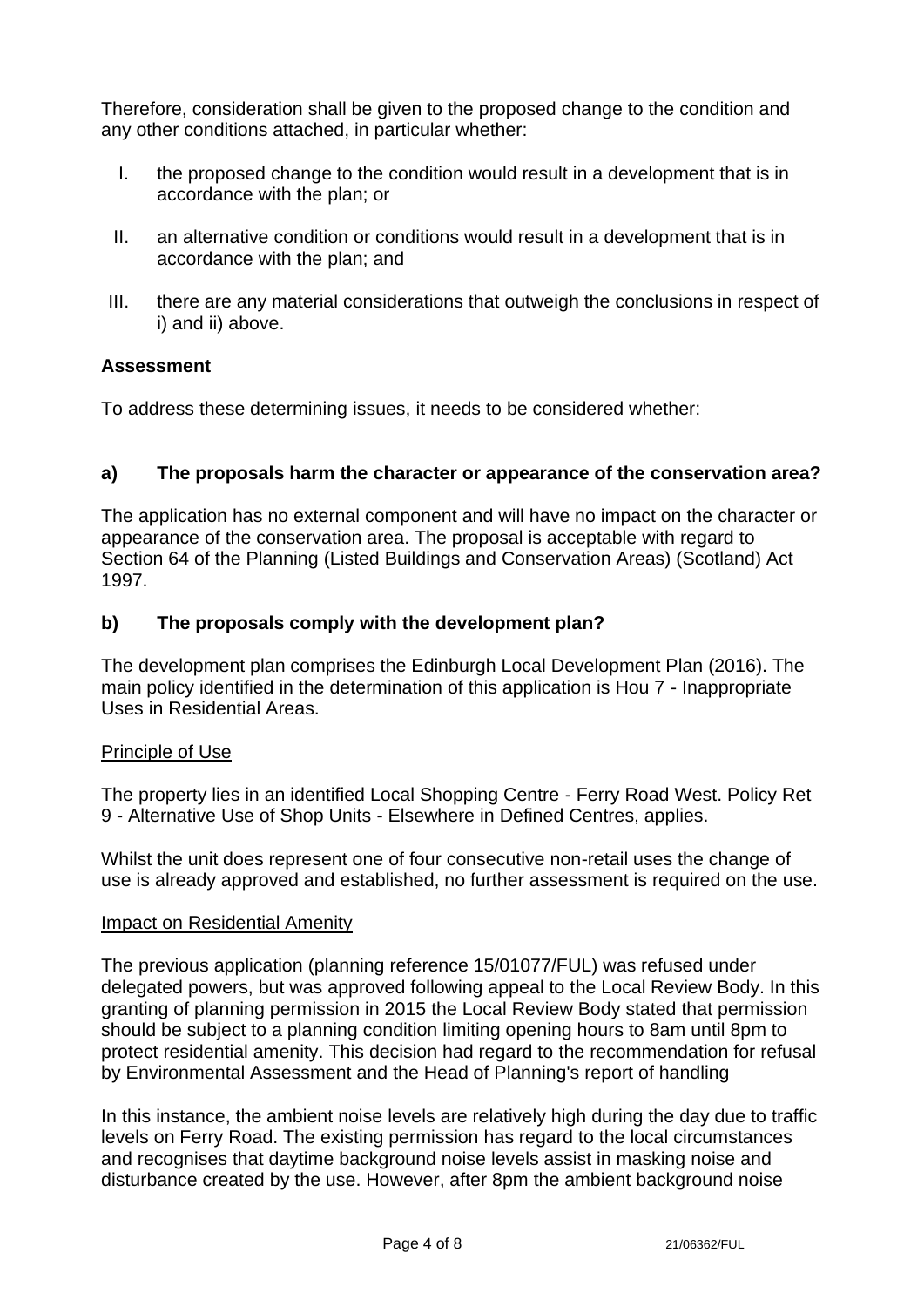drops considerably, and on-street activity linked to the use would create a potential nuisance.

The 2015 decision and attached planning condition recognised that although the area is busier during normal business hours, it is considerably quieter in the evening. The use, if extended beyond 8pm, would be more noticeable in relation to the ambient background noise levels. The proposed extension to the hours of operation would likely give rise to an unacceptable loss of residential amenity during the time period 8pm to 11pm by virtue of on-street noise and disturbance associated with such uses. The proposal is unacceptable for this reason.

In relation to the absence of other class 3 premises in the area, it should be noted that an isolated class 3 use can have considerable impact on neighbouring residents, and is not, in its own right, a reason to grant permission. It highlights that a grant of permission could have a disproportionate effect in relation to other areas which may already contain a number of such uses.

Environmental Assessment recommend refusal on the basis of loss of residential amenity.

The extension of hours is contrary to LDP Policy Hou7 due to the loss of residential amenity.

The section 42 application to vary the existing condition to allow opening from 8am to 11pm is refused for this reason.

### Impact on Parking

The property has no dedicated parking, but current parking policy would support zero parking due to wider Council objectives.

The potential impact, if any, on street parking is unaltered in relation to the existing permission. The impact on street parking is not a further reason for refusal

### **c) There are any other material considerations which must be addressed?**

The following material considerations have been identified:

#### SPP - Sustainable development

Scottish Planning Policy (SPP) is a significant material consideration due to the LDP being over 5 years old.

The proposal does not comply with SPP sustainable development principle "protecting the residential amenity of new and existing development" in that it will cause harm to the amenity of nearby dwellings.

#### Emerging policy context

NPF 4 - Draft National Planning Framework 4 is being consulted on at present. As such, it has not yet been adopted. Therefore, little weight can be attached to it as a material consideration in the determination of this application.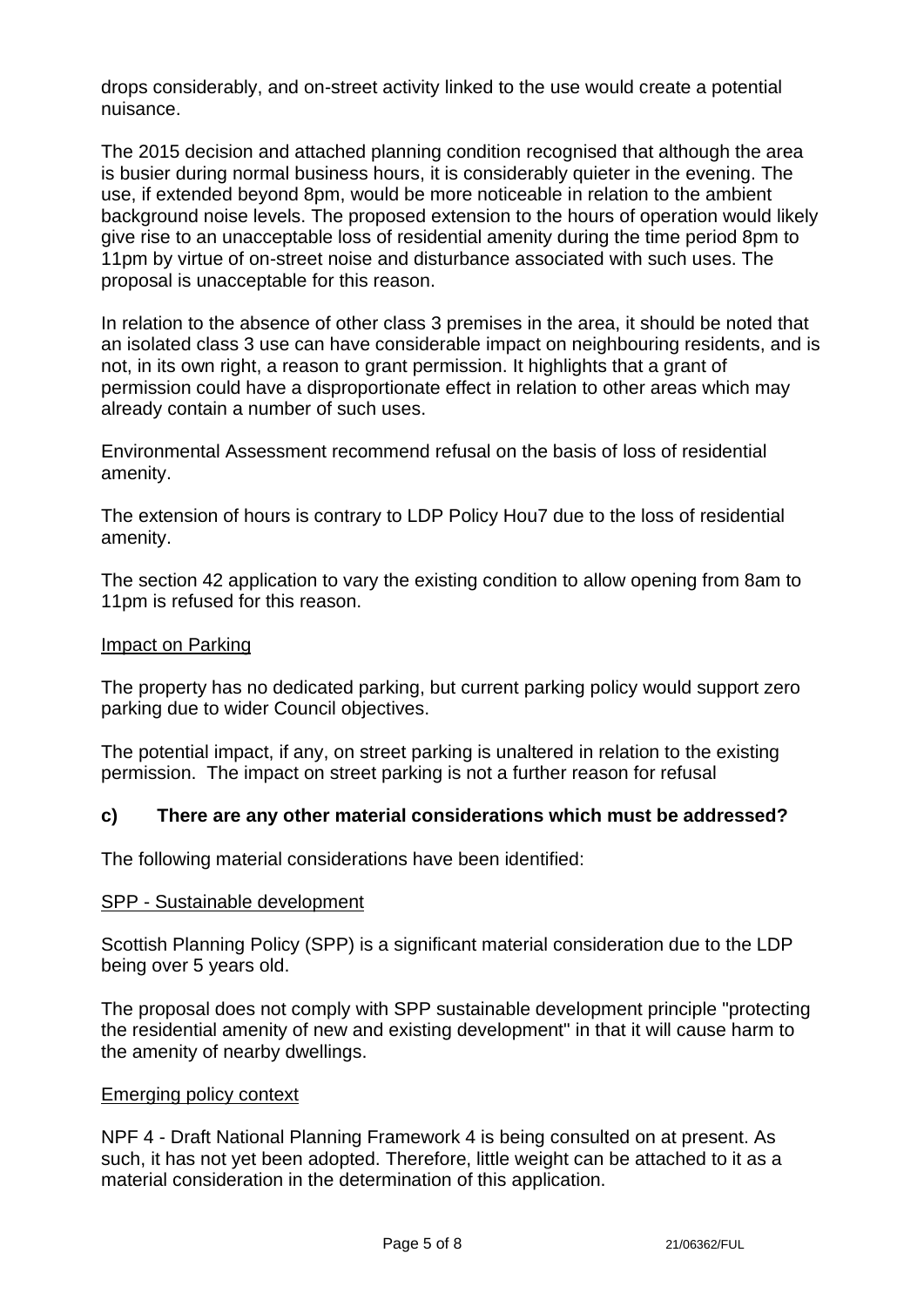City Plan 2030 - While the proposed City Plan is the settled will of the Council, it has not yet been submitted to Scottish Ministers for examination. As such, little weight can be attached to it as a material consideration in the determination of this application.

#### Equalities and human rights

Due regard has been given to section 149 of the Equalities Act 2010. No impacts have been identified.

Consideration has been given to human rights. No impacts have been identified through the assessment and no comments have been received in relation to human rights.

#### Public representations

The application attracted 428 representations writing in support and 34 writing in objection. Approximately half the support letters did not state their reason for support.

#### *Material Objections*

- The proposal will cause nuisance to residential neighbours addressed in section (b) above
- − Additional vehicles addressed in section (b) above

#### *Non-Material Objections*

The property already exceeds its 8pm limit - whilst this is an enforcement issue, it does not relate to the current assessment (but it is noted that it is a source of complaint)

#### *Material Reasons for Support*

- − Current lack of this sort of facility in the area
- − Does not cause excessive noise
- − Adds to the vitality of the area
- − Longer hours would benefit more people and be more convenient

#### *Non-Material Reasons for Support*

- The premises are family run
- Offers deliveries and collections
- − Quality of food is good

#### **Conclusion in relation to other material considerations**

It is considered that the proposal has the potential to result in a loss of neighbouring residential amenity.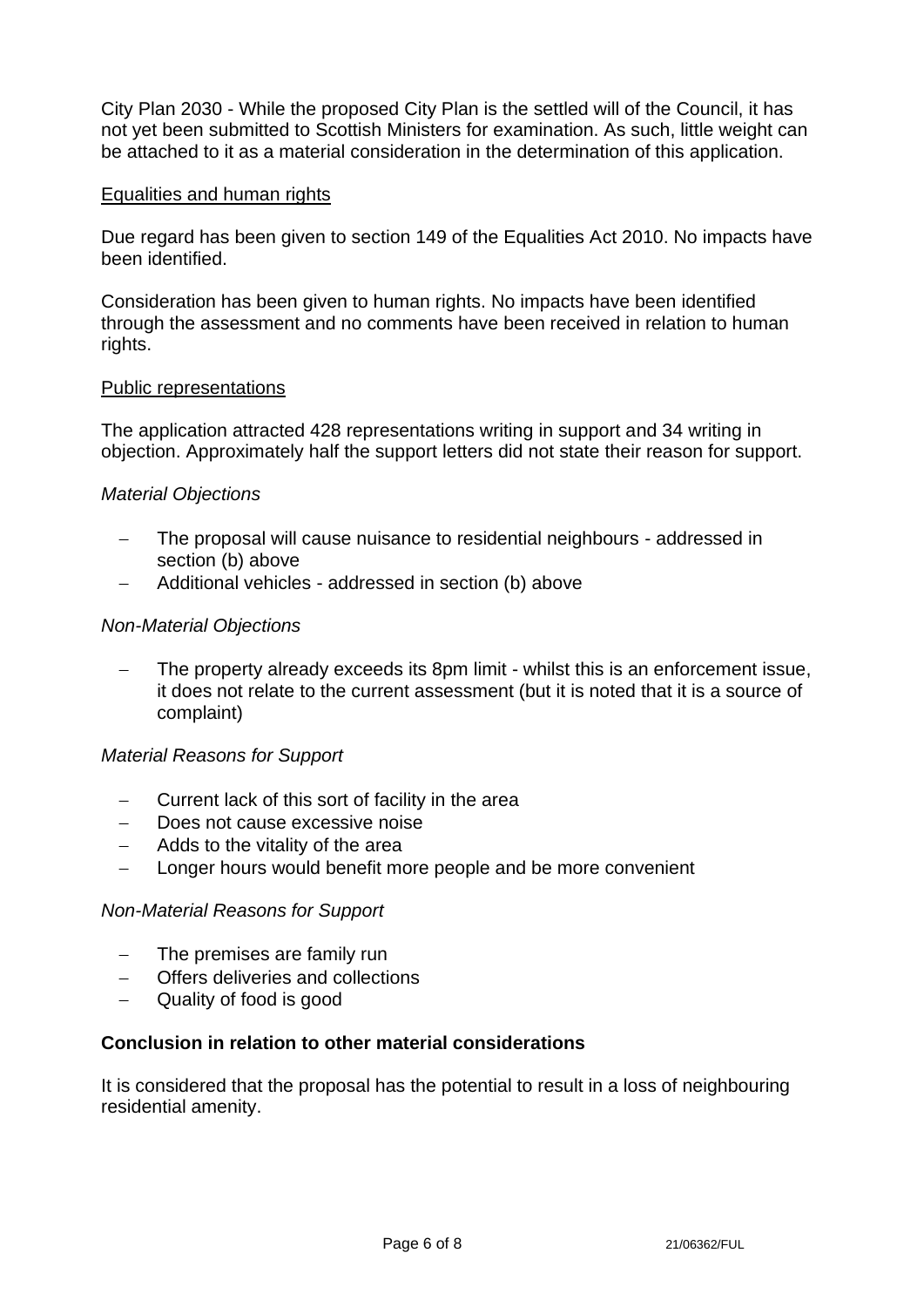### **Overall conclusion**

The proposal has no further impact on the conservation area and is acceptable in regard to Section 64 of the Planning (Listed Buildings and Conservation Areas) (Scotland) Act 1997. The proposed increase in operational hours would have a detrimental impact on residential amenity by virtue of increased noise and disturbance, contrary to the requirements of the LDP and the SPP. The proposed change to the planning condition therefore fails to comply with the development plan in relation to likely loss of residential amenity contrary to LDP policy Hou7. The application under Section 42 should be refused and there are no material considerations which outweigh this conclusion.

# **Section C - Conditions/Reasons/Informatives**

The recommendation is subject to the following;

1. The increase in hours of opening would cause a loss of amenity to nearby residential properties by way of increased noise and disturbance, contrary to LDP Policy Hou7 - Inappropriate Uses in Residential Areas.

## **Background Reading/External References**

To view details of the application go to the [Planning Portal](https://citydev-portal.edinburgh.gov.uk/idoxpa-web/applicationDetails.do?activeTab=summary&keyVal=R3HLDMEWGVK00)

**Further Information -** [Local Development Plan](https://www.edinburgh.gov.uk/local-development-plan-guidance-1/edinburgh-local-development-plan/1)

**Date Registered: 2 December 2021**

### **Drawing Numbers/Scheme**

1,2

Scheme 1

**David Givan Chief Planning Officer PLACE The City of Edinburgh Council**

Contact: Stephen Dickson, Senior planning officer E-mail:stephen.dickson@edinburgh.gov.uk